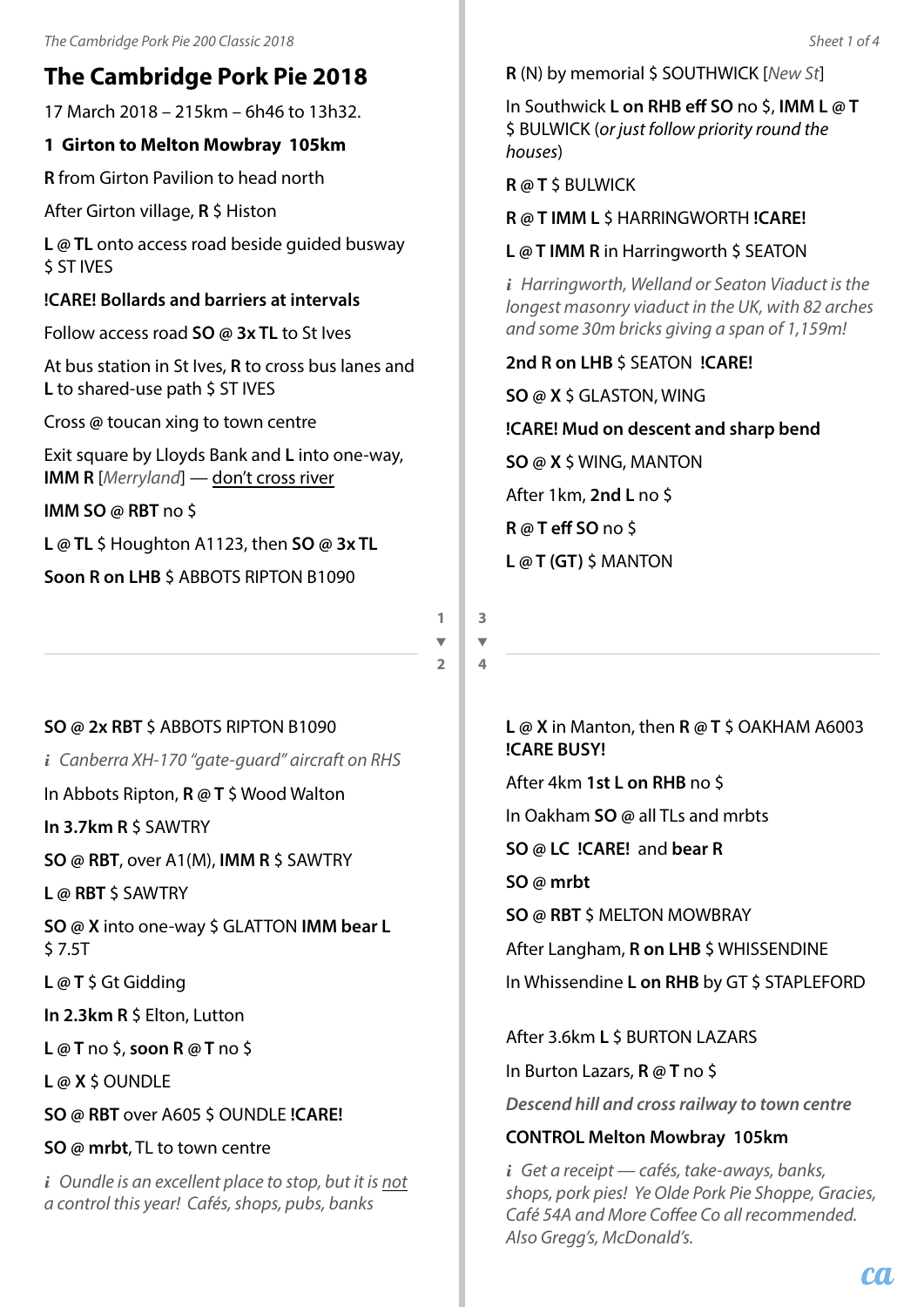### **2 Melton Mowbray to Girton 110km**

Return south over railway then **IMM R on LHB** \$ 7.5T [*Ankle Hill*]

**Soon L on RHB** \$ NCN64 [*Sandy Ln*]

**L @ T** \$ NCN64

**SO** thru gate on NCN gated path, **descend with care** and take care with mudguards over stepovers **!CARE Mud on road!**

**L @ road** \$ NCN64

**R @ T (GT)** \$ PICKWELL, SOMERBY, NCN64

**R @ T** \$ NCN64

**In 4.7km R** \$ KNOSSINGTON

In Knossington, **R** \$ BRAUNSTON

**L @ T (GT)** \$ BRAUNSTON

In Braunston, **R** \$ Brooke, Leighfield

**Soon R on LHB** by church \$ RIDLINGTON

**R @ X** \$ Uppingham

**L @ T IMM R** \$ 7.5T

# *I* Cambridge Audax

#### **Organised by Nick Wilkinson, 07500 787785.**

This Audax UK event takes place on Saturday 17 March 2018 at 08:00, to finish by 21:32.

Control opening and closing times are shown on the brevet.

If you decide to abandon the ride, please let us know by text or phone on 07500 787785, so that we don't have to wait for you to 'not arrive'!

This event is run under the governance of Audax UK and is undertaken as a private excursion on public roads. This route is advisory.

**For more audax events around Cambridge, visit our website at www.camaudax.uk.**

**1**  $\overline{\phantom{0}}$ 

**3**  $\overline{\phantom{0}}$ **4**

**2**

**R @ X** \$ BISBROOKE

**SO @ X** over A47 \$ BISBROOKE

**R @ T** in Bisbrooke then **L @ X** \$ SEATON

Thru Seaton to **R @ [x]** \$ HARRINGWORTH

*i Great views of Harringworth Viaduct on descent*

**L @ T** \$ Morcott B672

**L @ T IMM R** in Harringworth by cross

**R @ T IMM L** to cross A43 \$ BULWICK **!CARE!**

After Bulwick L, brown cycle \$, before NSL

In Southwick **R** \$ Cycle Byway, No HGVs, after Shuckborough Arms PH , **soon R @ T eff SO** \$ OUNDLE (*or follow priority around the houses*)

*i Again, Oundle is not a control. Cafés, shops, pubs, banks*

### **Key to symbols and abbreviations**

Distances in kilometres from start of each stage **R, L, RHS, LHB**—*Right, Left, Right/left-hand side/bend* **SO**—*Straight on* **@**—*At* **thru**—*Through* **cont**—*Continue* **opp**—*opposite* **IMM**—*Immediately* **T**—*T-junction* **GT**—*Green Triangle* **gn**—*Green* **X**—*Crossroads (give way)* **STGX**—*Staggered X* **[x]**—*Crossroads (in your favour, easy to miss)* **RBT (3E)**—*Roundabout, third exit* **mrbt**—*Mini RBT* **TL**—*Traffic lights* **JCN**—*Junction* **\$ Histon**—*Sign to Histon (lowercase name)* **\$ ST IVES**—*Sign to and go to/thru St Ives* **[***Merryland***]**—*Signed street name* **NCN51**—*National Cycle Network route 51 (blue signs)* **PH**—*Public house* **pedx**—*Pedestrian crossing i* — *information or note*

**More here: www.camaudax.uk/audax/routesheet**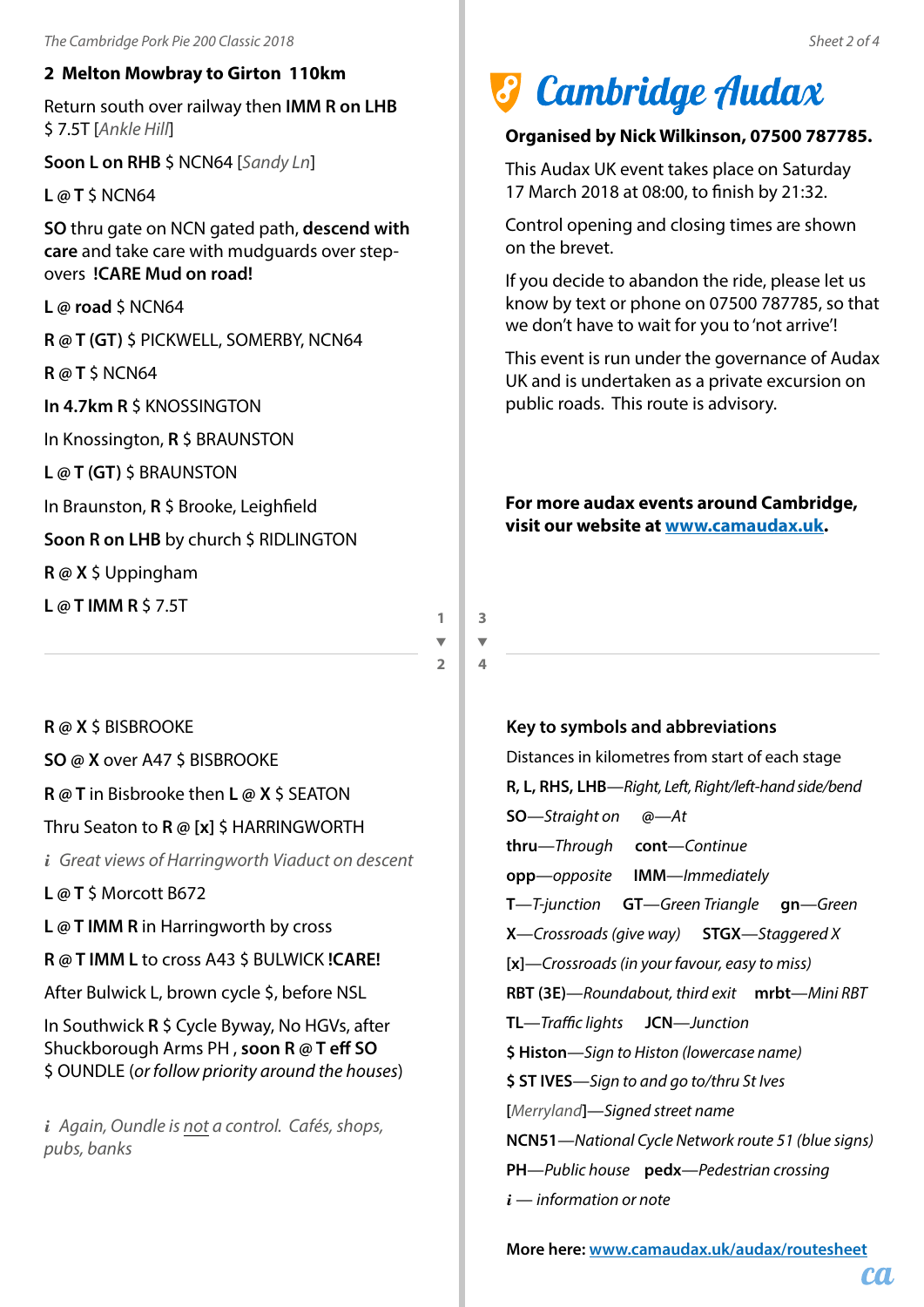**R** (W) from cross \$ Museum [*West St*], **soon bear L** down hill and over bridge

**R @ T IMM L** \$ THURNING **!CARE BUSY!**

**IMM 1st R** \$ THURNING [*Church Ln*]

**In 1.4km R** \$ THURNING, WINWICK

In Thurning **R @ T IMM L @** GT \$ WINWICK

In Winwick **L @ T IMM R** \$ ALCONBURY

In Alconbury Weston, **R @ T** \$ ALCONBURY, NCN12

**Alternatively** *If the delights of Huntingdon don't appeal to you then* **L @ T** *and follow instructions on the reverse of this sheet*

In Alconbury **L @ [x]** \$ Village only

Cross narrow bridge then **3rd L** \$ HUNTINGDON, NCN12

**SO @ RBT** and ascend

**SO @ RBT** over A14, **IMM R @ RBT** \$ HUNTINGDON, THE STUKELEYS

**Soon L @ RBT** \$ THE STUKELEYS [*Ermine St*]

 $\overline{\mathbf{v}}$ 

**1**

**2**

**3**  $\overline{\phantom{0}}$ **4**

*i Replica Northrop F-5E Tiger II aircraft on LHS*

**SO @ mrbt** by RAF Alconbury

**SO @ RBT** \$ HUNTINGDON Town Centre

**SO @ RBT** to **SO @ TL** and under bridge

**IMM SO @ TL soon L @ TL eff SO**

**L @ TL** into one-way \$ Ring Road

**SO @** all TLs, **stay in LH lane and bear R**, then …

**L** \$ CAMBRIDGE and over stone bridge

**Bear L @ mrbt** in Godmanchester

**L on RHB** [*Cow Ln*] \$ dead end, NCN51 *before* RBT, *easy to miss* **!CARE POTHOLES!**

After 1.2km **R** thru small gate \$ NCN51, blue shared-use path \$

**SO @** gate into Hemingford Abbots

**L @ T** then **R @ T** \$ St Ives

L @ [x] just before RBT, blue \$ NCN51, St Ives, Cambridge [*London Rd*]

Over historic bridge then follow one-way **L** IMM hard **R @ RBT** and **SO** thru bollards; cont thru town centre

Cont to TL where take shared-use path and xing on LHS to cross to bus terminus

Cross two bus lanes to RH shared-use path along lakeside \$ Cambridge

Follow access road **!CARE bollards!** Cont for 13.5km – **SO @ 3x TL** – to …

**R @ TL** \$ Cycle GIRTON [*New Road*]

**L @ T** \$ GIRTON

**L** into Pavilion car park next to church

### **ARRIVÉE Girton 215km**

*i Fill in your brevet with shop/bank/pub name and time and sign it before handing it in with your Melton Mowbray receipt.*

**Intentionally left blank.**